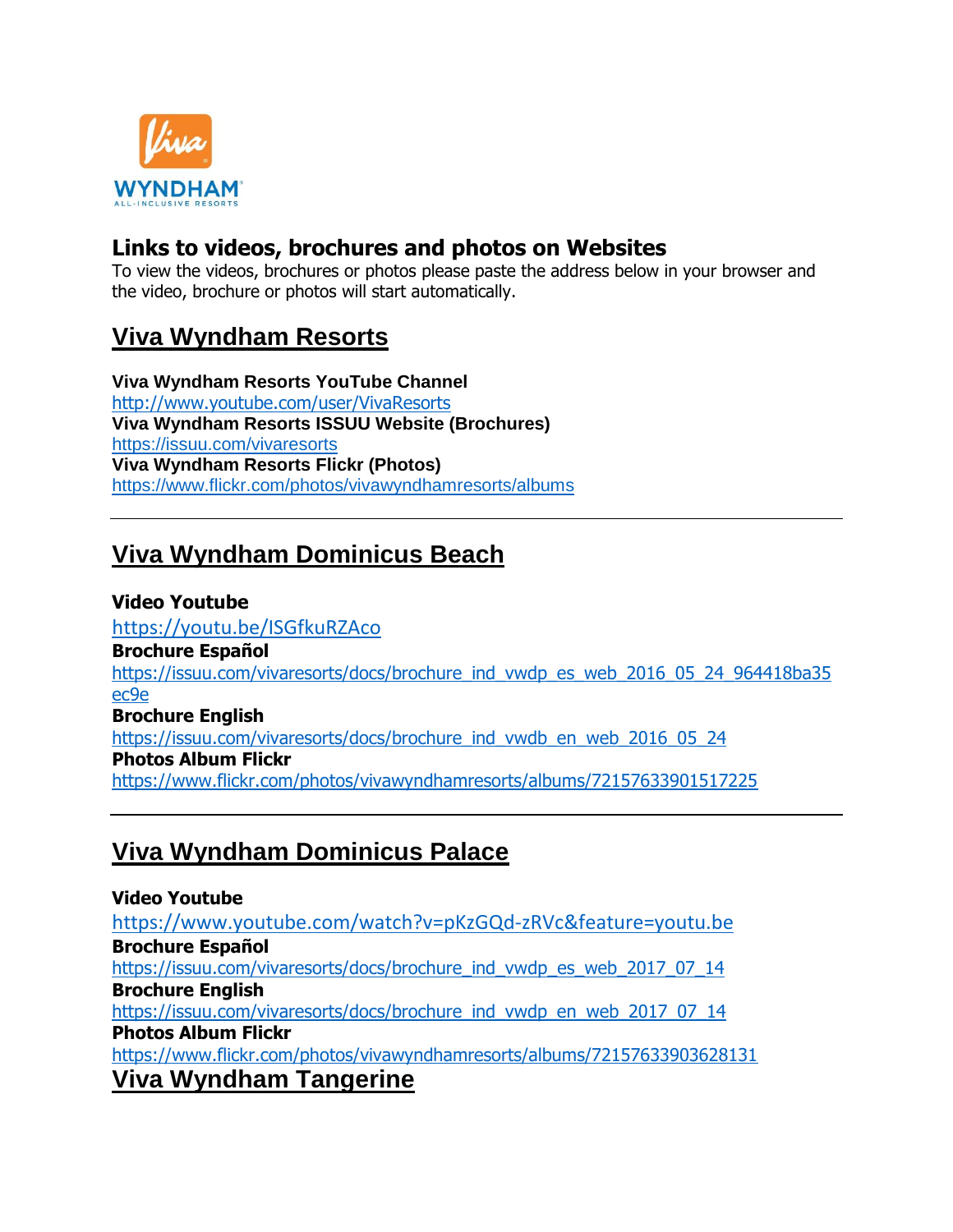#### **Video Youtube** [https://www.youtube.com/watch?v=baC6Q1HF\\_Ho&t=1s](https://www.youtube.com/watch?v=baC6Q1HF_Ho&t=1s) **Brochure Español** [https://issuu.com/vivaresorts/docs/brochure\\_ind\\_vwta\\_es\\_web\\_2017\\_07\\_14](https://issuu.com/vivaresorts/docs/brochure_ind_vwta_es_web_2017_07_14) **Brochure English** [https://issuu.com/vivaresorts/docs/brochure\\_ind\\_vwta\\_en\\_web\\_2017-07\\_14](https://issuu.com/vivaresorts/docs/brochure_ind_vwta_en_web_2017-07_14) **Photos Album Flickr** <https://www.flickr.com/photos/vivawyndhamresorts/albums/72157634048102823>

## **Viva Wyndham Fortuna Beach**

**Video Youtube** <https://youtu.be/Waiq9TaXKzs> **Brochure Español** [https://issuu.com/vivaresorts/docs/brochure\\_ind\\_vwdp\\_es\\_web\\_2016\\_05\\_24](https://issuu.com/vivaresorts/docs/brochure_ind_vwdp_es_web_2016_05_24) **Brochure English** [https://issuu.com/vivaresorts/docs/brochure\\_ind\\_vwfb\\_en\\_web\\_2016\\_05-24](https://issuu.com/vivaresorts/docs/brochure_ind_vwfb_en_web_2016_05-24) **Photos Album Flickr** <https://www.flickr.com/photos/vivawyndhamresorts/albums/72157633987348149>

## **Viva Wyndham Maya**

**Video Youtube** [https://youtu.be/D\\_64631MnuU](https://youtu.be/D_64631MnuU) **Brochure Español** [https://issuu.com/vivaresorts/docs/brochure\\_ind\\_vwmy\\_es\\_web\\_2016-05-24](https://issuu.com/vivaresorts/docs/brochure_ind_vwmy_es_web_2016-05-24) **Brochure English** [https://issuu.com/vivaresorts/docs/brochure\\_ind\\_vwmy\\_en\\_web\\_2016\\_05\\_24](https://issuu.com/vivaresorts/docs/brochure_ind_vwmy_en_web_2016_05_24) **Photos Album Flickr** <https://www.flickr.com/photos/vivawyndhamresorts/albums/72157633949366240>

## **Viva Wyndham Azteca**

**Video Youtube** <https://youtu.be/5pvEwRfQwqU> **Brochure Español** [https://issuu.com/vivaresorts/docs/brochure\\_ind\\_vwaz\\_es\\_web\\_2016\\_05\\_24](https://issuu.com/vivaresorts/docs/brochure_ind_vwaz_es_web_2016_05_24) **Brochure English** [https://issuu.com/vivaresorts/docs/brochure\\_ind\\_vwaz\\_en\\_web\\_2016\\_05\\_24](https://issuu.com/vivaresorts/docs/brochure_ind_vwaz_en_web_2016_05_24) **Photos Album Flickr** <https://www.flickr.com/photos/vivawyndhamresorts/albums/72157633927755854>